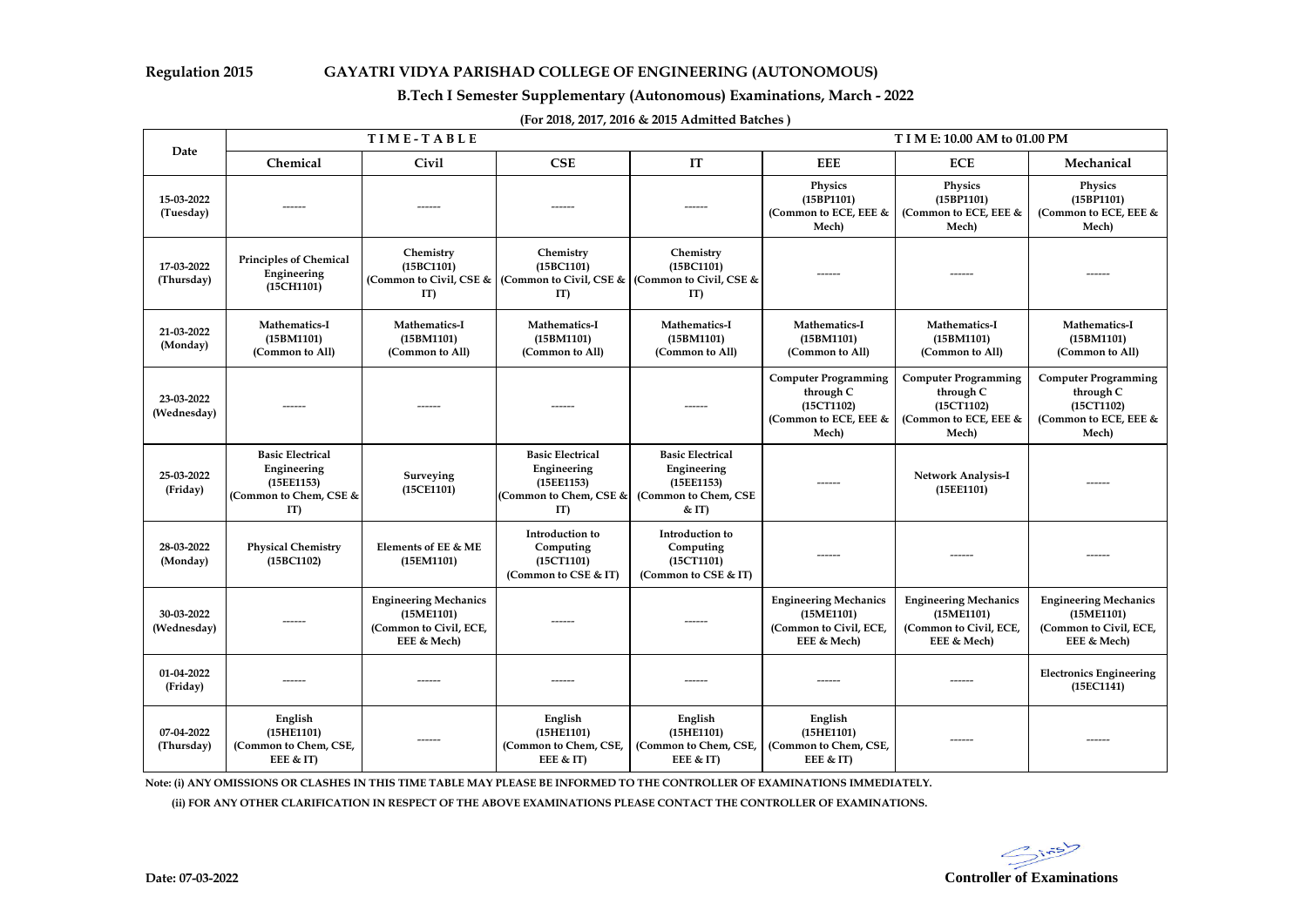## **Regulation 2015 GAYATRI VIDYA PARISHAD COLLEGE OF ENGINEERING (AUTONOMOUS)**

### **B.Tech II Semester Supplementary (Autonomous) Examinations, March-2022**

### **(For 2018, 2017, 2016 & 2015 Admitted Batches )**

|                           |                                                                                                    | TIME-TABLE                                                                                                                                         |                                                                                             | T I M E: 10.00 AM to 01.00 PM                                                               |                                                                                                                                                                    |                                                                    |                                                                 |
|---------------------------|----------------------------------------------------------------------------------------------------|----------------------------------------------------------------------------------------------------------------------------------------------------|---------------------------------------------------------------------------------------------|---------------------------------------------------------------------------------------------|--------------------------------------------------------------------------------------------------------------------------------------------------------------------|--------------------------------------------------------------------|-----------------------------------------------------------------|
| Date                      | Chemical                                                                                           | Civil                                                                                                                                              | CSE                                                                                         | $\boldsymbol{\mathrm{IT}}$                                                                  | <b>EEE</b>                                                                                                                                                         | <b>ECE</b>                                                         | Mechanical                                                      |
| 15-03-2022<br>(Tuesday)   | Physics<br>(15BP1101)<br>CSE & T                                                                   | Physics<br>(15BP1101)<br>(Common to Chemical, Civil, (Common to Chemical, Civil, (Common to Chemical, Civil, (Common to Chemical, Civil<br>CSE & T | Physics<br>(15BP1101)<br>CSE & T                                                            | Physics<br>(15BP1101)<br>$CSE &$ IT)                                                        |                                                                                                                                                                    |                                                                    |                                                                 |
| 17-03-2022<br>(Thursday)  |                                                                                                    |                                                                                                                                                    |                                                                                             |                                                                                             | Chemistry<br>(15BC1101)<br>(Common to ECE, EEE &<br>Mechanical)                                                                                                    | Chemistry<br>(15BC1101)<br>(Common to ECE, EEE &<br>Mechanical)    | Chemistry<br>(15BC1101)<br>(Common to ECE, EEE &<br>Mechanical) |
| 23-03-2022<br>(Wednesday) | <b>Computer Programming</b><br>through C<br>(15CT1102)<br>(Common to Chemical,<br>Civil, CSE & IT) | Computer Programming<br>through C<br>(15CT1102)<br>(Common to Chemical,<br>Civil, CSE & IT)                                                        | Computer Programming<br>through C<br>(15CT1102)<br>(Common to Chemical,<br>Civil, CSE & IT) | Computer Programming<br>through C<br>(15CT1102)<br>(Common to Chemical,<br>Civil, CSE & IT) |                                                                                                                                                                    |                                                                    |                                                                 |
| 25-03-2022<br>(Friday)    |                                                                                                    |                                                                                                                                                    |                                                                                             |                                                                                             | Network Analysis-I<br>(15EE1101)                                                                                                                                   |                                                                    | <b>Basic Electrical Engineering</b><br>(15EE1153)               |
| 28-03-2022<br>(Monday)    |                                                                                                    |                                                                                                                                                    |                                                                                             |                                                                                             | Special Functions and<br>Complex Variables<br>(15BM1104)                                                                                                           | <b>Electrical Technology</b><br>(15EE1155)                         | Thermodynamics<br>(15ME1103)                                    |
| 30-03-2022<br>(Wednesday) | <b>Engineering Mechanics</b><br>(15ME1101)<br>(Common to Chemical, CSE<br>< IT                     |                                                                                                                                                    | <b>Engineering Mechanics</b><br>(15ME1101)<br>(Common to Chemical, CSE<br>$&$ IT)           | <b>Engineering Mechanics</b><br>(15ME1101)<br>(Common to Chemical, CSE<br>$<$ IT)           |                                                                                                                                                                    |                                                                    |                                                                 |
| 01-04-2022<br>(Friday)    | Organic Chemistry<br>(15BC1107)                                                                    | Building Materials and<br>Construction<br>(15CE1103)                                                                                               | Electronic Devices and<br>Circuits<br>(15EC1101)<br>$&$ IT)                                 | <b>Electronic Devices and</b><br>Circuits<br>(15EC1101)<br>$&$ IT)                          | Electronic Devices and<br>Circuits<br>(15EC1101)<br>(Common to CSE, ECE, EEE (Common to CSE, ECE, EEE (Common to CSE, ECE, EEE (Common to CSE, ECE, EEE<br>$&$ IT) | <b>Electronic Devices and</b><br>Circuits<br>(15EC1101)<br>$&$ IT) |                                                                 |
| 07-04-2022<br>(Thursday)  |                                                                                                    | English<br>(15HE1101)<br>(Common to Civil, ECE &<br>Mechanical)                                                                                    |                                                                                             |                                                                                             |                                                                                                                                                                    | English<br>(15HE1101)<br>(Common to Civil, ECE &<br>Mechanical)    | English<br>(15HE1101)<br>(Common to Civil, ECE &<br>Mechanical) |
| 09-04-2022<br>(Saturday)  | Mathematics-II<br>(15BM1102)<br>(Common to All)                                                    | Mathematics-II<br>(15BM1102)<br>(Common to All)                                                                                                    | Mathematics-II<br>(15BM1102)<br>(Common to All)                                             | Mathematics-II<br>(15BM1102)<br>(Common to All)                                             | Mathematics-II<br>(15BM1102)<br>(Common to All)                                                                                                                    | Mathematics-II<br>(15BM1102)<br>(Common to All)                    | Mathematics-II<br>(15BM1102)<br>(Common to All)                 |

**Note: (i) ANY OMISSIONS OR CLASHES IN THIS TIME TABLE MAY PLEASE BE INFORMED TO THE CONTROLLER OF EXAMINATIONS IMMEDIATELY.**

 **(ii) FOR ANY OTHER CLARIFICATION IN RESPECT OF THE ABOVE EXAMINATIONS PLEASE CONTACT THE CONTROLLER OF EXAMINATIONS.**

 $G^{i\pi5}$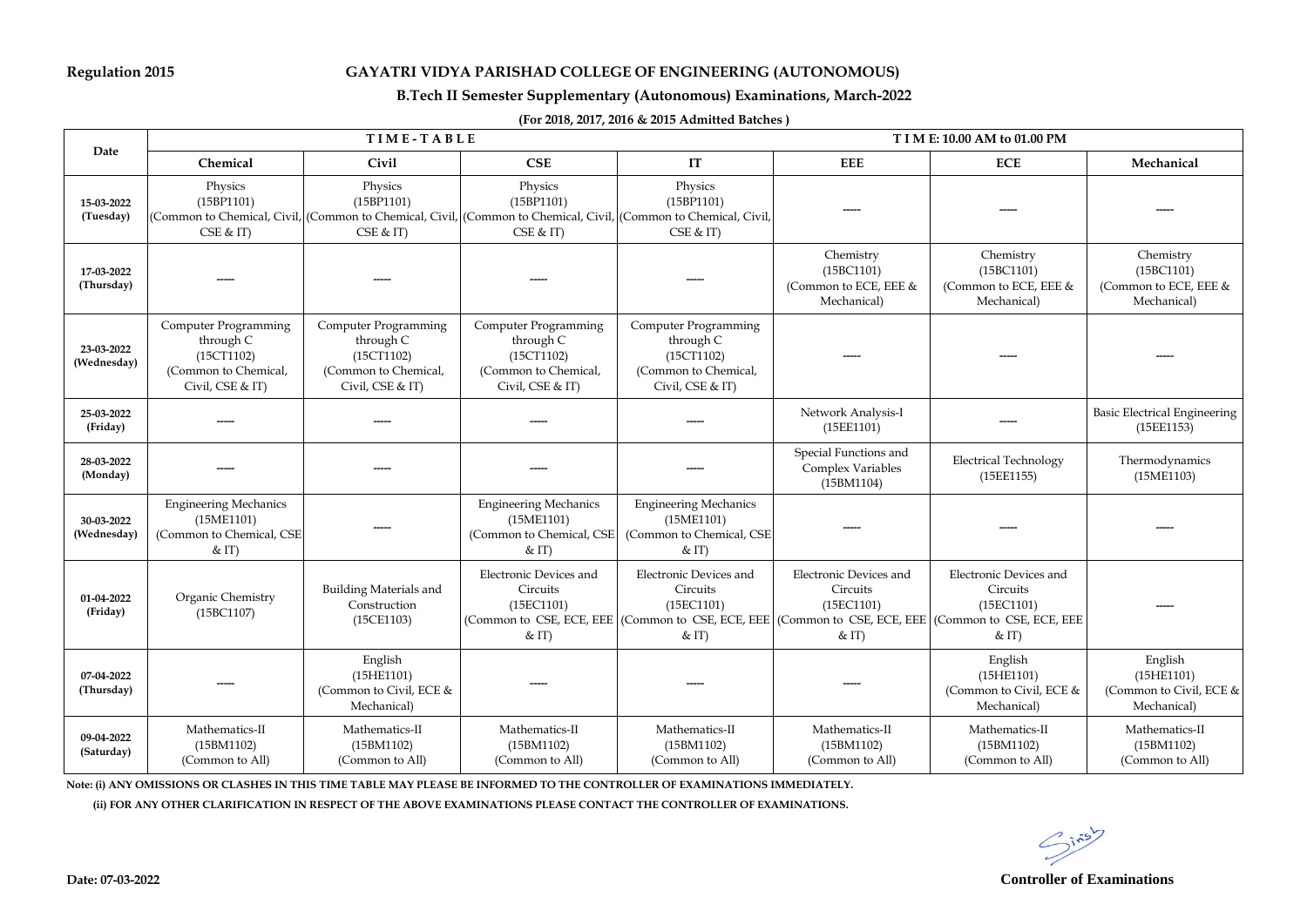# **Regulation-2015 Gayatri Vidya Parishand College of Engineering (Autonomous) B.Tech III-Semester Supplementary (Autonomous) Examinations, March-2022**

**(For 2018, 2017, 2016 & 2015 Admitted Batches only)**

| Date                      | <b>TIME TABLE</b>                                                          |                                                                       |                                                                                            |                                                                                            |                                                                        | TIME: 01:30 PM - 04:30 PM                                                                                             |                                                                            |
|---------------------------|----------------------------------------------------------------------------|-----------------------------------------------------------------------|--------------------------------------------------------------------------------------------|--------------------------------------------------------------------------------------------|------------------------------------------------------------------------|-----------------------------------------------------------------------------------------------------------------------|----------------------------------------------------------------------------|
|                           | Chemical                                                                   | Civil                                                                 | CSE                                                                                        | IT                                                                                         | <b>ECE</b>                                                             | <b>EEE</b>                                                                                                            | Mechanical                                                                 |
| 14-03-2022<br>(Monday)    | <b>Environmental Studies</b><br>(15BC1104)<br>(Common to All)              | <b>Environmental Studies</b><br>(15BC1104)<br>(Common to All)         | <b>Environmental Studies</b><br>(15BC1104)<br>(Common to All)                              | <b>Environmental Studies</b><br>(15BC1104)<br>(Common to All)                              | <b>Environmental Studies</b><br>(15BC1104)<br>(Common to All)          | <b>Environmental Studies</b><br>(15BC1104)<br>(Common to All)                                                         | <b>Environmental Studies</b><br>(15BC1104)<br>(Common to All)              |
| 16-03-2022<br>(Wednesday) | <b>Probability and Statistics</b><br>(15BM1105)<br>(Common to Chem & Mech) | Probability, Statistics and<br><b>Numerical Methods</b><br>(15BM1103) | <b>Discrete Mathematical</b><br><b>Structures</b><br>(15BM1106)<br>(Common to CSE & IT)    | <b>Discrete Mathematical</b><br><b>Structures</b><br>(15BM1106)<br>(Common to CSE & IT)    | <b>Special Functions and</b><br><b>Complex Variables</b><br>(15BM1104) | <b>Fluid Mechanics and</b><br><b>Hydraulic Machines</b><br>(15CE1169)<br><b>Electronics Engineering</b><br>(15EC1145) | <b>Probability and Statistics</b><br>(15BM1105)<br>(Common to Chem & Mech) |
| 19-03-2022<br>(Saturday)  | <b>Chemical Process</b><br><b>Calculations</b><br>(15CH1104)               | <b>Fluid Mechanics</b><br>(15CE1105)                                  | Digital Logic Design<br>(15EC1105)<br>(Common to CSE, IT &<br>ECE)                         | <b>Digital Logic Design</b><br>(15EC1105)<br>(Common to CSE, IT &<br>ECE)                  | Digital Logic Design<br>(15EC1105)<br>(Common to CSE, IT &<br>ECE)     | <b>Electromagnetic Fields</b><br>(15EE1103)                                                                           | Manufacturing Technology-I<br>(15ME1106)                                   |
| 22-03-2022<br>(Tuesday)   | <b>Chemical Engineering</b><br>Thermodynamics-I<br>(15CH1102)              | <b>Building Planning and</b><br>Design<br>(15CE1107)                  | Data Structures<br>(15CT1105)<br>(Common to CSE & IT)                                      | Data Structures<br>(15CT1105)<br>(Common to CSE & IT)                                      | <b>Signals and Systems</b><br>(15EC1104)                               | <b>Control Systems</b><br>(15EE1105)                                                                                  | <b>Material Science</b><br>(15ME1107)                                      |
| 24-03-2022<br>(Thursday)  | <b>Mechanical Operations</b><br>(15CH1105)                                 | <b>Engineering Geology</b><br>(15CE1106)                              | Managerial Economics and<br><b>Financial Analysis</b><br>(15HM1101)<br>(Common to CSE, IT) | Managerial Economics and<br><b>Financial Analysis</b><br>(15HM1101)<br>(Common to CSE, IT) | Network Analysis-II<br>(15EE1104)<br>(Common to ECE & EEE)             | <b>Network Analysis-II</b><br>(15EE1104)<br>(Common to ECE & EEE)                                                     | <b>Mechanics of Solids</b><br>(15ME1105)                                   |
| 26-03-2022<br>(Saturday)  | <b>Momentum Transfer</b><br>(15CH1103)                                     | <b>Strength of Materials</b><br>(15CE1104)                            | <b>Computer Organization</b><br>(15CT1104)<br>(Common to CSE & IT)                         | <b>Computer Organization</b><br>(15CT1104)<br>(Common to CSE & IT)                         | <b>Electronic Circuit Analysis</b><br>(15EC1103)                       | <b>Electrical Machines-I</b><br>(15EE1102)                                                                            | <b>Fluid Mechanics</b><br>(15ME1104)                                       |

**Note :** (i) ANY OMISSIONS OR CLASHES IN THIS TIME TABLE MAY PLEASE BE INFORMED TO THE CONTROLLER OF EXAMINATIONS IMMEDIATELY. (ii) FOR ANY OTHER CLARIFICATION IN RESPECT OF THE ABOVE EXAMINATIONS PLEASE CONTACT THE CONTROLLER OF EXAMINATIONS.

 $G^{ins}$ **Date : 07-03-2022 Controller of Examinations**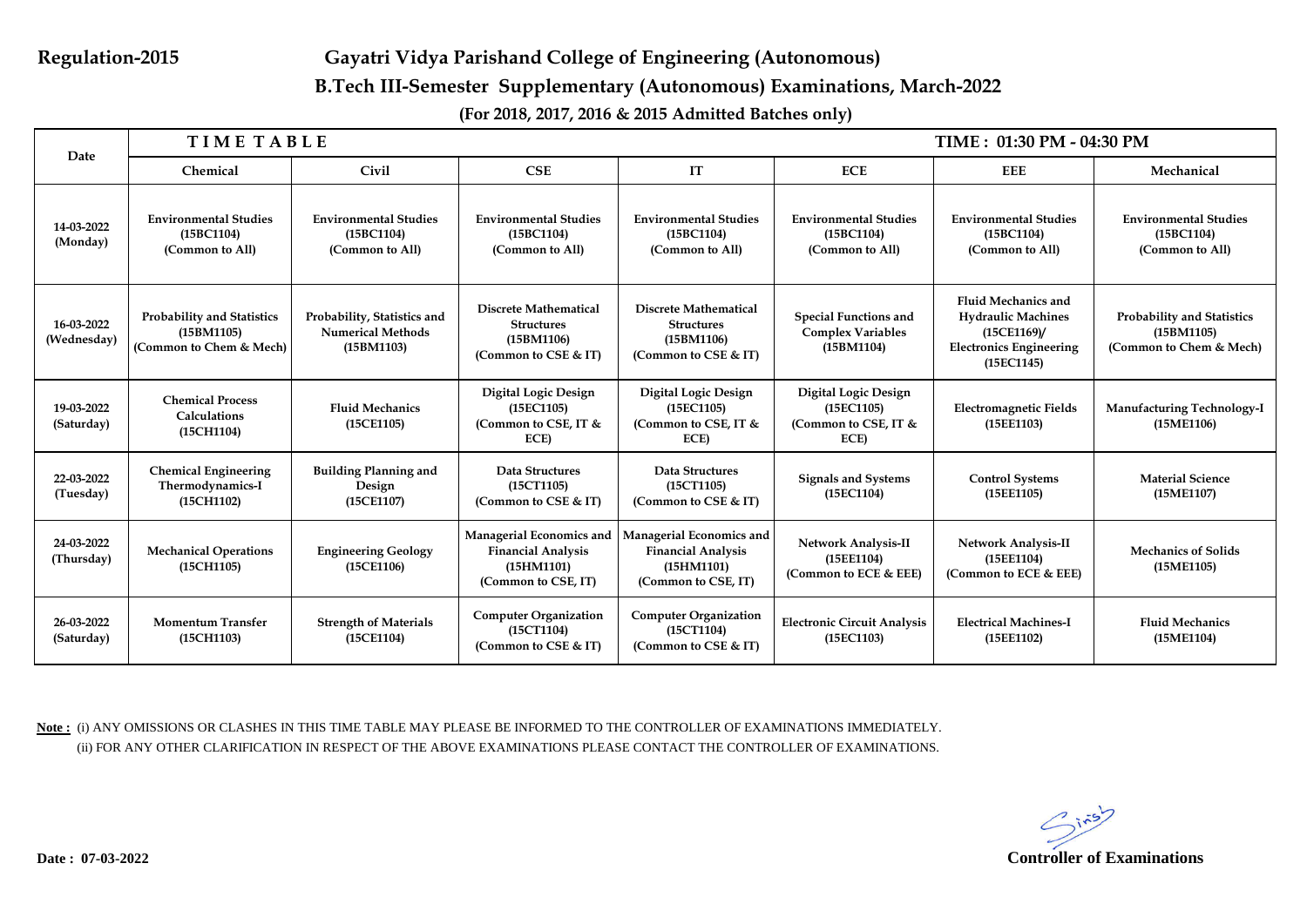# **Regulation 2015 GAYATRI VIDYA PARISHAD COLLEGE OF ENGINEERING (AUTONOMOUS)**

 **B.Tech IV-Semester Supplementary (Autonomous) Examinations, March-2022**

**(For 2018, 2017, 2016 & 2015 Admitted Batches only)**

|                           | <b>TIMETABLE</b><br>TIME: 01:30 PM - 04:30 PM                     |                                                                                                           |                                                                                                   |                                                                                                    |                                                                                                   |                                                                                                                                                                                           |                                                                                                           |  |
|---------------------------|-------------------------------------------------------------------|-----------------------------------------------------------------------------------------------------------|---------------------------------------------------------------------------------------------------|----------------------------------------------------------------------------------------------------|---------------------------------------------------------------------------------------------------|-------------------------------------------------------------------------------------------------------------------------------------------------------------------------------------------|-----------------------------------------------------------------------------------------------------------|--|
| Date                      | Chemical                                                          | <b>Civil</b>                                                                                              | <b>CSE</b>                                                                                        | IT                                                                                                 | <b>ECE</b>                                                                                        | <b>EEE</b>                                                                                                                                                                                | Mechanical                                                                                                |  |
| 15-03-2022<br>(Tuesday)   | <b>Chemical Technology</b><br>(15CH1108)                          | Structural Analysis-I<br>(15CE1111)                                                                       | Probability, Statistics and<br><b>Numerical Methods</b><br>(15BM1103)<br>(Common to CSE,IT & EEE) | Probability, Statistics and<br><b>Numerical Methods</b><br>(15BM1103)<br>(Common to CSE, IT & EEE) | Random Variables and<br><b>Numerical Methods</b><br>(15BM1107)<br>Common to EEE & ECE             | Probability, Statistics and<br><b>Numerical Methods</b><br>(15BM1103)<br>(Common to CSE, IT & EEE)<br>Random Variables & Numerical<br><b>Methods</b><br>(15BM1107)<br>Common to EEE & ECE | <b>Numerical Methods</b><br>(15BM1108)                                                                    |  |
| 17-03-2022<br>(Thursday)  | <b>Process Heat transfer</b><br>(15CH1109)                        | Hydraulics and Hydraulic<br>Machinery (15CE1110)                                                          | Design and Analysis of<br>Algorithms<br>(15CT1107)<br>(Common to CSE & IT)                        | Design and Analysis of<br>Algorithms<br>(15CT1107)<br>(Common to CSE & IT)                         | <b>EM Waves and</b><br><b>Transmission Lines</b><br>(15EC1107)                                    | <b>Power Generation Engineering</b><br>(15EE1108)                                                                                                                                         | <b>Fluid Machinery</b><br>(15ME1110)                                                                      |  |
| 21-03-2022<br>(Monday)    | <b>Chemical Engineering</b><br>Thermodynamics -II<br>(15CH1110)   | Managerial Economics and<br><b>Financial Accounting</b><br>(15HM1101)<br>(Common to Civil, EEE &<br>Mech) | Database Management<br><b>Systems (15CT1108)</b><br>(Common to CSE & IT)                          | Database Management<br><b>Systems (15CT1108)</b><br>(Common to CSE & IT)                           | <b>Analog Communications</b><br>(15EC1108)                                                        | Managerial Economics and<br><b>Financial Accounting</b><br>(15HM1101)<br>(Common to Civil, EEE & Mech)                                                                                    | Managerial Economics and<br><b>Financial Accounting</b><br>(15HM1101)<br>(Common to Civil, EEE &<br>Mech) |  |
| 23-03-2022<br>(Wednesday) | Mass Transfer<br>Operation-I<br>(15CH1111)                        | <b>Concrete Technology</b><br>(15CE1112)                                                                  | <b>Object Oriented Programming</b><br>Through JAVA (15CT1109)<br>(Common to CSE & IT)             | <b>Object Oriented</b><br>Programming Through<br>JAVA (15CT1109)<br>(Common to CSE & IT)           | Linear and Digital IC<br>applications<br>(15EC1109)                                               | <b>Electrical Machines-II</b><br>(15EE1107)                                                                                                                                               | Thermal Engineering-I<br>(15ME1112)                                                                       |  |
| 25-03-2022<br>(Friday)    | <b>Process Instrumentation</b><br>(15CH1112)                      | <b>Transportation Engineering</b><br>(15CE1113)                                                           | <b>Operating Systems (15CT1110</b><br>(Common to CSE & IT)                                        | <b>Operating Systems</b><br>(15CT1110)<br>(Common to CSE & IT)                                     | <b>Computer Organization</b><br>(15CT1104)                                                        | Digital Logic Design<br>(15EC1105)                                                                                                                                                        | <b>Kinematics of Mechanisms</b><br>(15ME1111)                                                             |  |
| 28-03-2022<br>(Monday)    | (Professional Elective-I)<br>Nano Technology (15CH1114)           | (Professional Elective-I)<br><b>Advanced Surveying</b><br>(15CE1114)                                      | (Professional Elective-I)<br><b>Advanced Data Structures</b><br>(15CT1111) (Common to CSE<br>< IT | (Professional Elective-I)<br><b>Advanced Data Structures</b><br>(15CT1111)<br>(Common to CSE & IT) | (Professional Elective-I)<br><b>Digital System Design</b><br>(15EC1110)                           | (Professional Elective-I)<br>Introduction to Signals and<br>Systems<br>(15EE1122)                                                                                                         | (Professional Elective-I)<br><b>Foundry Technology</b><br>(15ME1113)                                      |  |
|                           |                                                                   |                                                                                                           |                                                                                                   |                                                                                                    |                                                                                                   |                                                                                                                                                                                           | (Professional Elective-I)<br><b>Advanced Mechanics of Solids</b><br>(15ME1114)                            |  |
|                           | (Professional Elective-I)<br><b>Material Science for Chemical</b> | (Professional Elective-I)<br><b>Environmental Sanitation</b><br>(15CE1116)                                | (Professional Elective-I)<br><b>Computer Graphics</b><br>(15CT1116)                               | (Professional Elective-I)<br><b>Application Development</b><br><b>Tools</b>                        | (Professional Elective-I)<br>Data Structures for<br><b>Engineering applications</b><br>(15IT1111) |                                                                                                                                                                                           | Gas Dynamics (MOOCS<br>Elective)<br>15ME11M2                                                              |  |
|                           | Engineers (15CH1113)                                              |                                                                                                           |                                                                                                   | (15IT1101)                                                                                         |                                                                                                   |                                                                                                                                                                                           | <b>Welding Technology (MOOCS</b><br>Elective)<br>15ME11M1                                                 |  |

**Note :** (i) ANY OMISSIONS OR CLASHES IN THIS TIME TABLE MAY PLEASE BE INFORMED TO THE CONTROLLER OF EXAMINATIONS IMMEDIATELY. (ii) FOR ANY OTHER CLARIFICATION IN RESPECT OF THE ABOVE EXAMINATIONS PLEASE CONTACT THE CONTROLLER OF EXAMINATIONS.

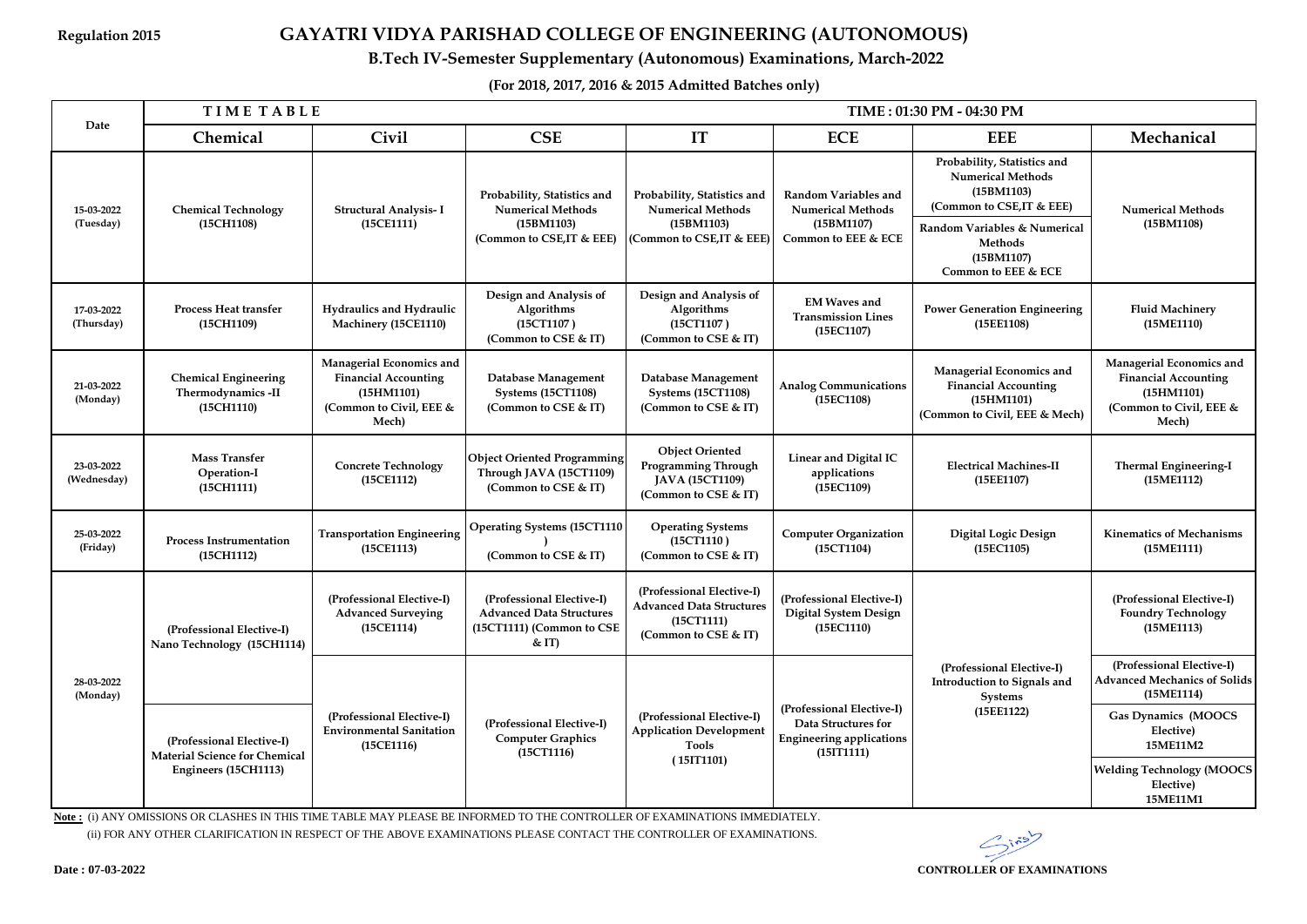|                           | TIME-TABLE<br>TIME: 10.00 AM to 01.00 PM                                                                                                                                                                                                                                                                                                                                                                    |                                                                                                        |                                                                                                                                              |                                                                                                                    |                                                                                    |                                                                                     |                                                                           |  |  |
|---------------------------|-------------------------------------------------------------------------------------------------------------------------------------------------------------------------------------------------------------------------------------------------------------------------------------------------------------------------------------------------------------------------------------------------------------|--------------------------------------------------------------------------------------------------------|----------------------------------------------------------------------------------------------------------------------------------------------|--------------------------------------------------------------------------------------------------------------------|------------------------------------------------------------------------------------|-------------------------------------------------------------------------------------|---------------------------------------------------------------------------|--|--|
| Date                      | Chemical                                                                                                                                                                                                                                                                                                                                                                                                    | <b>Civil</b>                                                                                           | CSE                                                                                                                                          | IT                                                                                                                 | <b>ECE</b>                                                                         | <b>EEE</b>                                                                          | Mechanical                                                                |  |  |
| 14-03-2022<br>(Monday)    | Mass Transfer Operation - II<br>(15CH1120)                                                                                                                                                                                                                                                                                                                                                                  | Geotechnical Engineering -I<br>(15CE1122)                                                              | (Professional Elective-II)<br>Artificial Inelligence<br>(15CT1121)<br>(Professional Elective-II)<br>Human Computer<br>Interaction (15CS1102) | <b>Computer Graphics</b><br>(15CT1116)                                                                             | <b>Digital Signal Processing</b><br>(15EC1115)                                     | Electrical Measurements &<br><b>Instrumentation (15EE1113)</b>                      | <b>Dynamics of Machinery</b><br>(15ME1118)                                |  |  |
| 16-03-2022<br>(Wednesday) | <b>Chemical Reaction Engineering - I</b><br>(15CH1119)                                                                                                                                                                                                                                                                                                                                                      | <b>Water Resources Engineering</b><br>I (15CE1121)                                                     | Unix & Shell Pgoramming<br>(15CT1115)<br>(Common to CSE & IT)                                                                                | Unix & Shell Pgoramming<br>(15CT1115)<br>(Common to CSE & IT)                                                      | <b>Digital Communiations</b><br>(15EC1114)                                         | <b>Power Electronics</b><br>(15EE1112)                                              | <b>Industrial Management</b><br>(15HM1108)                                |  |  |
| 19-03-2022<br>(Saturday)  | <b>Industrial Pollution and Control</b><br>(15CH1121)                                                                                                                                                                                                                                                                                                                                                       | Structural Analysis-II<br>(15CE1123)                                                                   | <b>Embedded Systems-I</b><br>(15CT1117)<br>(Common to CSE & IT)                                                                              | <b>Embedded Systems-1</b><br>(15CT1117)<br>(Common to CSE & IT)                                                    | <b>Antennas and Wave</b><br>Propagation (15EC1116)                                 | <b>Management Science</b><br>(15HM1102)                                             | Design of Machine<br>Elements-I (15ME1119)                                |  |  |
| 22-03-2022<br>(Tuesday)   | Process Dynamics and Control<br>(15CH1122)                                                                                                                                                                                                                                                                                                                                                                  | <b>Environmental Engineering</b><br>(15CE1124)                                                         | <b>Web Programming</b><br>(15CT1118)<br>(Common to CSE & IT)                                                                                 | <b>Web Programming</b><br>(15CT1118)<br>(Common to CSE & IT)                                                       | <b>VLSI</b> Design<br>(15EC1117)                                                   | <b>Electronic Circuit Aanlysis</b><br>(15EC1103)                                    | Thermal Engineering-II<br>(15ME1125)                                      |  |  |
|                           | (Professional Elective-II)<br>Petroleum Refining and<br>Petrochemicals (15CH1124)                                                                                                                                                                                                                                                                                                                           | (Professional Elective-II)<br><b>Pre-stressed Concrete</b><br>(15CE1125)                               | Formal Languages and<br><b>Automata Theory</b><br>(15CT1119)<br>(Common to CSE & IT)                                                         | (Professional Elective-II)<br>Formal Languages and<br><b>Automata Theory</b><br>(15CT1119)<br>(Common to CSE & IT) | (Professional Elective-II)<br><b>Optical Fibre</b><br>Communications<br>(15EC1119) | (Professional Elective-II)<br><b>Analog Communications</b><br>(15EC1108)            | (Professional Elective-II)<br><b>Automobile Engineering</b><br>(15ME1122) |  |  |
| 24-03-2022<br>(Thursday)  |                                                                                                                                                                                                                                                                                                                                                                                                             |                                                                                                        |                                                                                                                                              |                                                                                                                    |                                                                                    | (Professional Elective-II)<br><b>Electrical Engineering</b><br>Materials (15EE1126) |                                                                           |  |  |
|                           | (Professional Elective-II)<br><b>Green Chemical Engineering</b><br>(15CH1123)                                                                                                                                                                                                                                                                                                                               | (Professional Elective-II)<br>Railway Engineering<br>(15CE1126)                                        |                                                                                                                                              | (Professional Elective-II)<br><b>Software Testing</b><br>(15CT1120)                                                | (Professional Elective-II)<br><b>Operating Systems</b><br>(15CT1110)               | <b>Computer Organisation</b><br>(15CT1104)                                          | (Professional Elective-II)<br><b>Operations Research</b><br>(15ME1124)    |  |  |
| 26-03-2022<br>(Saturday)  | <b>Numerical Methods in Chemical</b><br>Engineering (15CH1118)                                                                                                                                                                                                                                                                                                                                              | <b>Reinforced Concrete</b><br>Structures (15CE1120)<br><b>Transportation Engineering</b><br>(15CE1113) |                                                                                                                                              |                                                                                                                    | Control Systems (15EE1105)                                                         | <b>Power Transmission</b><br>Engineering (15EE1111)                                 | Heat Transfer (15ME1117)                                                  |  |  |
| 29-03-2022<br>(Tuesday)   | (Open Elective)<br><b>Software Engineering</b><br>(15CT1114)                                                                                                                                                                                                                                                                                                                                                |                                                                                                        | <b>Software Engineering</b><br>(15CT1114)                                                                                                    | <b>Software Engineering</b><br>(15CT1114)                                                                          | (Open Elective)<br><b>Software Engineering</b><br>(15CT1114)                       | (Open Elective)<br><b>Software Engineering</b><br>(15CT1114)                        | (Open Elective)<br><b>Software Engineering</b><br>(15CT1114)              |  |  |
|                           | Chemical                                                                                                                                                                                                                                                                                                                                                                                                    | Civil                                                                                                  | CSE                                                                                                                                          | IT                                                                                                                 | <b>ECE</b>                                                                         | <b>EEE</b>                                                                          | Mechanical                                                                |  |  |
| 31-03-2022<br>(Thursday)  | (Open Electives):<br>Object Oriented Programming through Java<br>(15CT1109)<br>Design and Analysis of Experiments<br>(15CH1149)<br><b>Financial Management</b><br>(15HM1103)<br><b>Green Buildings and Infrastructure</b><br>(15CE1166)<br>Entrepreneurship and Small Business Management<br>(15HM1105)<br><b>Bio-Medical Instrumentation</b><br>(15EC1148)<br>Digital Design Through Verilog<br>(15EC1149) |                                                                                                        |                                                                                                                                              |                                                                                                                    |                                                                                    |                                                                                     |                                                                           |  |  |
| 04-04-2022<br>(Monday)    | (Free Electives):<br>IPR and Patents (15FE1101) / 'Business Intelligence (15FE1102) / Programming Foundation for Web Designing (15FE1115)<br>(Psychology (15FE1103) / Women Entrepreneurship (15FE1105) / Entrepreneurial Finance (15FE1106)/ IPR and Patents (15FE1101)<br>/ Introduction to Cyber Security (15FE1114)                                                                                     |                                                                                                        |                                                                                                                                              |                                                                                                                    |                                                                                    |                                                                                     |                                                                           |  |  |
| 06-04-2022<br>(Wednesday) | (Free Electives):<br>Basics of Security and Stock Market (15FE1109)                                                                                                                                                                                                                                                                                                                                         |                                                                                                        |                                                                                                                                              |                                                                                                                    |                                                                                    |                                                                                     |                                                                           |  |  |

**Note :** (i) ANY OMISSIONS OR CLASHES IN THIS TIME TABLE MAY PLEASE BE INFORMED TO THE CONTROLLER OF EXAMINATIONS IMMEDIATELY. (ii) FOR ANY OTHER CLARIFICATION IN RESPECT OF THE ABOVE EXAMINATIONS PLEASE CONTACT THE CONTROLLER OF EXAMINATIONS.

 $\mathcal{S}^{\text{ins}}$ 

**Date: 07-03-2022**

 **CONTROLLER OF EXAMINATIONS**

# **Regulation-2015 Gayatri Vidya Parishad College of Engineering (Autonomous) Madhurawada, Visakhapatnam-530048**

 **B.Tech V-Semester Supplementary (Autonomous) Examinations, March-2022**

**(For 2018, 2017, 2016 & 2015 Admitted Batches only)**